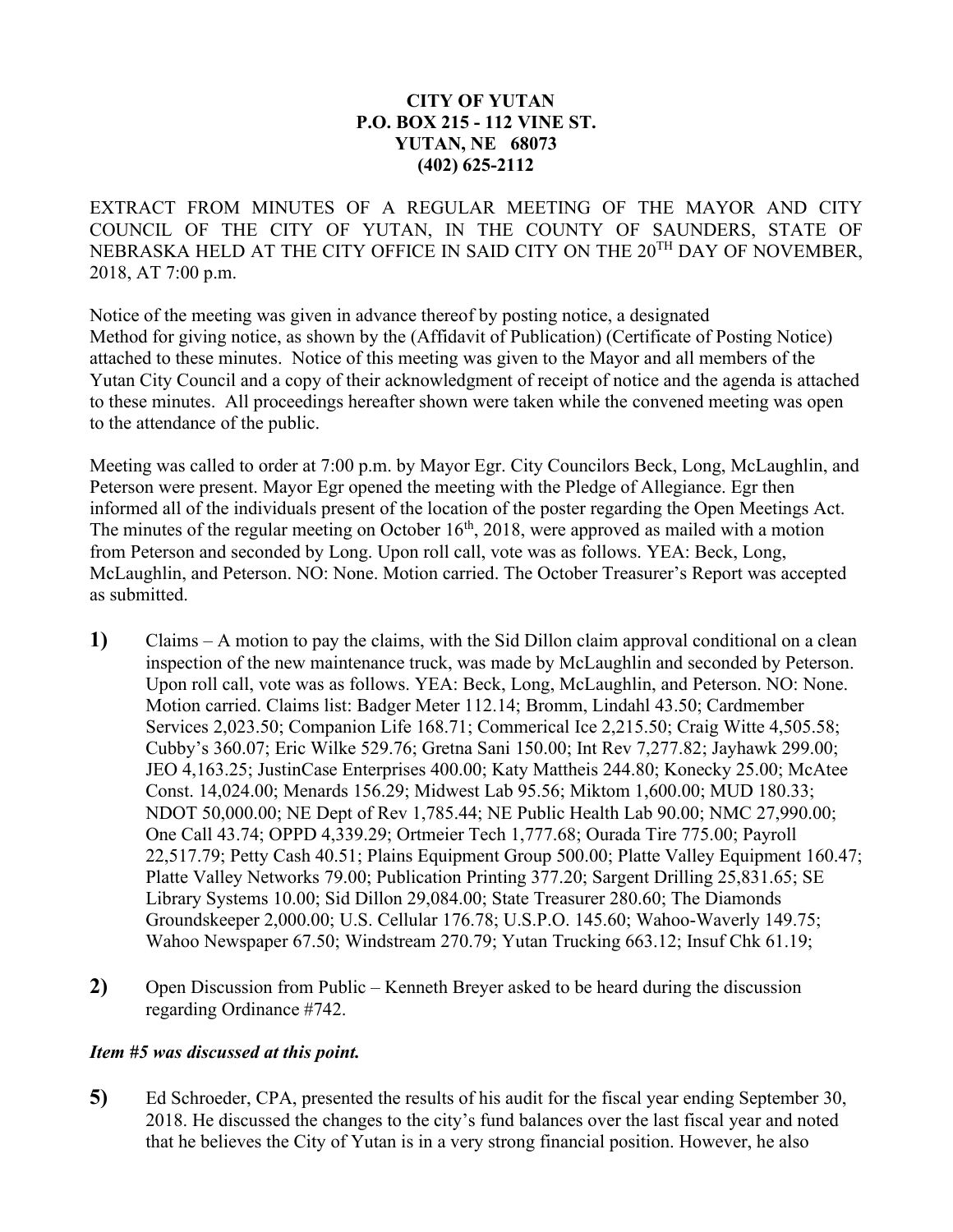warned the council that the city does not currently employ enough individuals to have an adequate segregation of duties as an internal control, as one employee is responsible for all accounting procedures as well as the preparation of financial reports. He advised that, if the city does not plan on hiring additional personnel, the city council take extra care to review financial transactions and reports to provide an internal control to catch any potential mistakes that may otherwise go unnoticed.

- **3)** Building permits #1537-1542 were submitted. A motion was made by Peterson and seconded by McLaughlin to approve permits #1537-1542. Upon roll call, vote was as follows. YEA: Beck, Long, McLaughlin, and Peterson. NO: None. Motion carried.
- **4)** Supervisor reports were given.
- **6)** Library Director Laurie Van Ackeren requested that the Yutan City Council authorize the library to issue free library cards as a benefit to city employees who live outside of Saunders County. A motion was made by Peterson and seconded by Long to update the employee handbook to include free library cards as a benefit to city employees who live outside of Saunders County. Upon roll call vote was as follows. YEA: Beck, Long, McLaughlin and Peterson. NO: None. Motion carried.
- **7) ORDINANCE #742 AN ORDINANCE OF THE CITY OF YUTAN, SAUNDERS COUNTY, NEBRASKA, TO APPROVE PERMITTING THE USE OF ALL-TERRAIN, UTILITY-TYPE, AND GOLF CAR VEHICLES WITHIN THE CORPORATE LIMITS OF THE CITY OF YUTAN UNDER TERMS SPECIFIED HEREIN.** The mayor and city council reviewed two letters submitted to the Yutan City Office regarding this ordinance, one in favor and one opposed. A motion was made by Beck and seconded by Long to waive the three readings of Ordinance #742. Upon roll call vote was as follows. YEA: Beck, Long, McLaughlin and Peterson. NO: None. Motion carried. A motion was made by Beck and seconded by Long to approve Ordinance #742. Upon roll call vote was as follows. YEA: Beck, Long, McLaughlin and Peterson. NO: None. Motion carried.
- **8)** Dane Jorgensen from Sunset Acres was present to request that the city council make an allowance for the construction of a larger accessory building on his six-acre lot than the R-1 zoning designation permits. Mr. Jorgensen is seeking to build an accessory building that is over 8,000 sq. ft. whereas the current maximum allowed for an R-1 lot is 1,200 sq. ft. He provided the city council with aerial photos of the subdivision in which he resides, noting that several of his neighbors appear to have buildings larger than 1,200 sq. ft. Building Inspector/Utility Superintendent Wilke explained that Sunset Acres falls within the one-mile extra territorial jurisdiction (ETJ) and that the ETJ was extended to include Sunset Acres when the Itan Parkview subdivision was annexed. Wilke noted that he cannot be certain when the other larger buildings were constructed, whether it occurred before or after Sunset Acres fell within the City's zoning jurisdiction. JEO engineer Zach Schulz concurred with Wilke's statements and mentioned that there are a couple of methods to pursue that would allow Mr. Jorgensen a larger building, the primary option being the rezoning of his lot. Zach Schulz explained that this change would allow a maximum square footage of 150% of the size of the principal dwelling, not to exceed the smallest of either 3,600 sq. ft. or 5% of the lot size. He also explained that rezoning the property would include a process of public hearings and meetings with the Planning Commission and Yutan City Council. Councilor Peterson questioned whether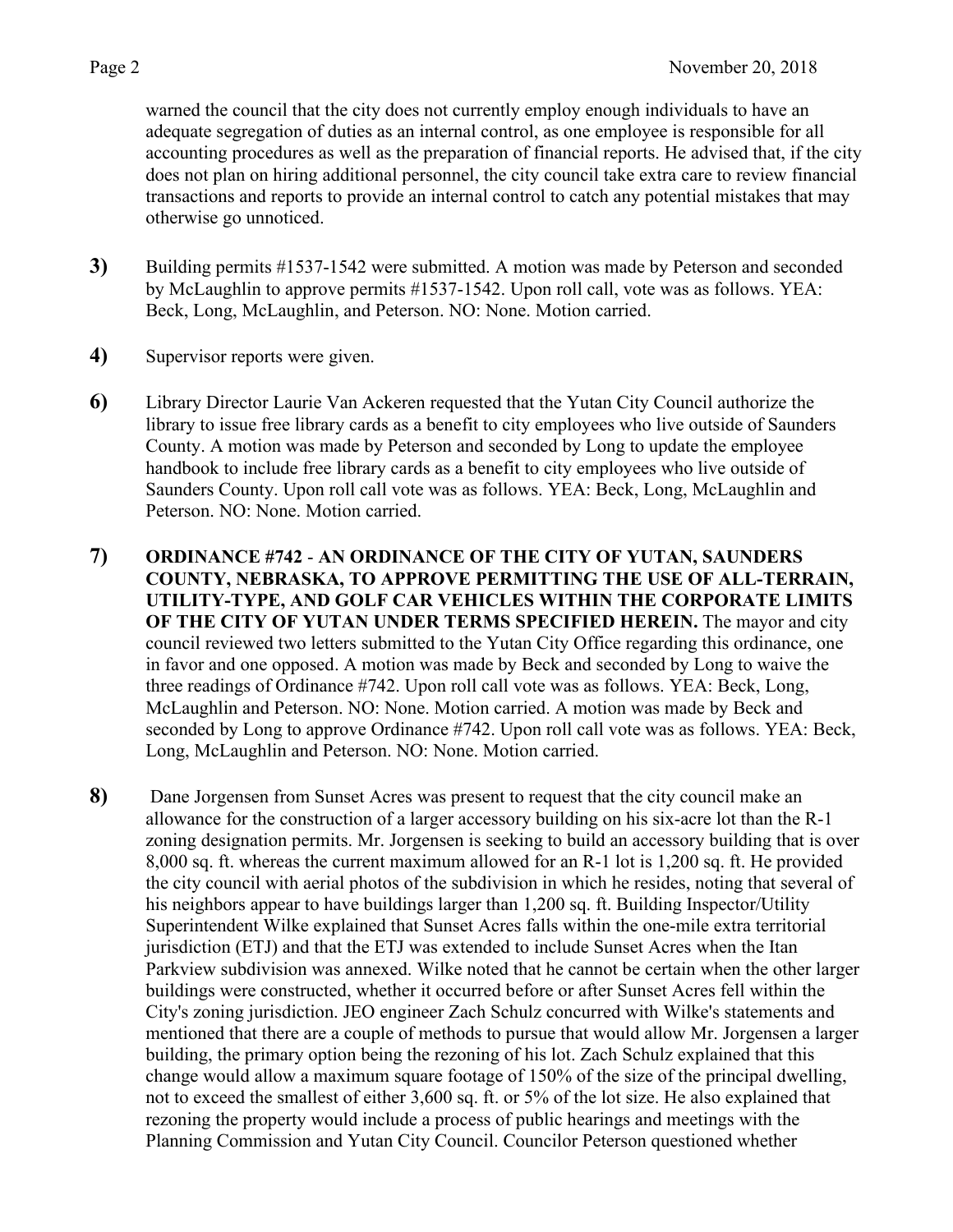anything could be done regarding the other accessory buildings that are larger than the zoning ordinances allow and was reminded that they were likely built before it was the city's jurisdiction. Mr. and Mrs. Jorgensen questioned the different requirement and restrictions of the R-1 zoning, and it was noted how changing these restrictions in the city's zoning ordinances would affect every R-1 lot inside the ETJ, which would include every single family residence in the City of Yutan's corporate limits. Zach Schulz explained the process involved to rezone the entire subdivision. It was decided that other residence in this subdivision would be contacted to determine whether they would be in favor of rezoning the subdivision.

- **9) Resolution #2018-5: Authorization to borrow funds from a financial institution for street project and purchase of pickup**. The City Clerk-Treasurer explained that the interest rate for the loan was reduced, creating a need to amend the previous resolution passed to approve the loan; the City Clerk-Treasurer also noted that the amended version references the use of one of the city's Certificate of Deposit accounts as collateral. A motion was made by McLaughlin and seconded by Peterson to amend Resolution #2018-5 to reflect the new interest rate and the subsequently lower annual payments. Upon roll call vote was as follows. YEA: Beck, Long, McLaughlin, and Peterson. NO: None. Motion carried.
- **10) ORDINANCE 740 - AN ORDINANCE OF THE CITY OF YUTAN, SAUNDERS COUNTY, NEBRASKA, TO AMEND CHAPTER 3 OF THE MUNICIPAL CODE FOR THE PURPOSE OF REGULATING EXCESSIVE NOISE IN THE MUNICIPALITY;** Councilor Peterson asked whether there should be a time limit set forth for item 8 of the ordinance, which prohibits the operation of any noise-creating blower or power fan. The city council agreed this section should have the same time restrictions of 7 a.m. to 9 p.m. for legal operation as some of the other items listed in this ordinance. The city council, at the suggestion of Councilor Peterson, also decided to provide an exception to items 7 and 8 of this ordinance that would allow the use of the referenced pieces of equipment to clean up in the event of a city-declared snow—or other severe weather—emergency. A motion to approve first reading with the aforementioned revisions was made by Peterson and seconded by Long. Upon roll call vote was as follows. YEA: Long, McLaughlin, and Peterson. NO: Beck. Motion carried.
- **11)** The mayor and city council discussed the request from the Yutan Volunteer Fire Department to place a training site on a piece of city-owned property. They discussed the different proposed locations and the relative benefits and drawbacks of each. Councilor McLaughlin mentioned that he would like to speak with the city's insurance agent and lawyers regarding liability concerns. Matt Thompson, a member of the fire department, mentioned that it would not be used as often as the council may think, likely a maximum of five times each year. Mr. Thompson also suggested a lease agreement to put all liability and maintenance responsibility on the fire department. They discussed whether it would possibly upset surrounding lot owners, whether it would be visible from their properties or whether smoke odor would be an issue. They discussed whether the fire department should look into leasing land from the railroad as an alternative. They also questioned whether it would be worth asking the individuals who live within a certain radius of the property if they would be in favor or opposed to the use of a training site at that location. A motion was made by Beck and seconded by Peterson to set aside the half-acre lot north of the lagoons on County Road 5 for use by the fire department as a training site pending the creation and signing of a one-year lease, conditional upon the approval of those who own property within a half-mile radius of this location. Upon roll call vote was as follows. YEA: Beck, Long, McLaughlin, and Peterson. NO: None. Motion carried.